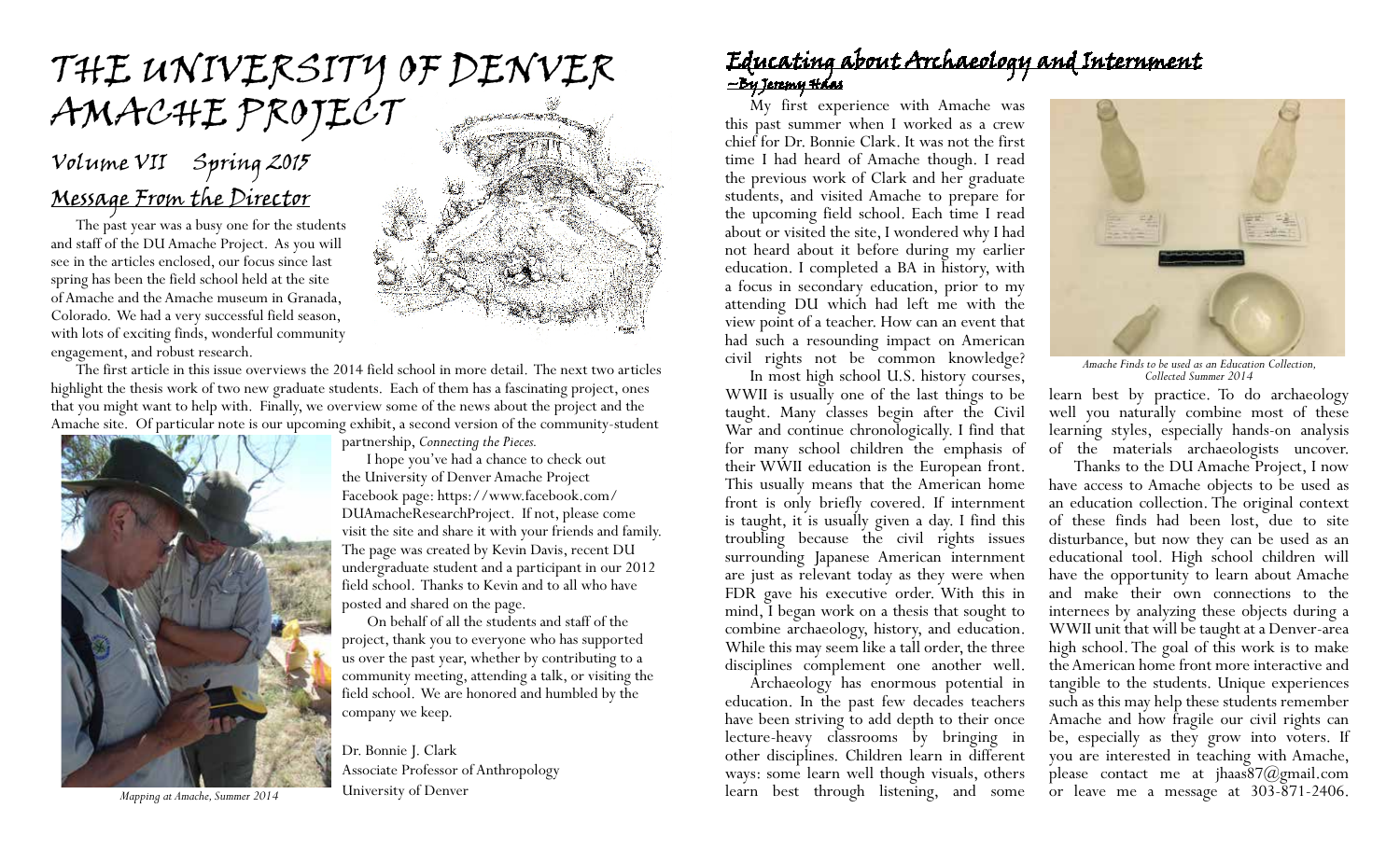### 2014 Field School Report

This past year's field season was very fruitful, as well as a great experience for all involved. The crew consisted of 12 volunteers, eight undergraduate students, and five crew chiefs (four of whom are current DU graduate students). Many of our crew had a family or personal tie to Amache including our High School intern and all of our volunteers, five of whom were former internees themselves. Between June 16 and July 15, hundreds of archaeological objects were analyzed, dozens of landscaping features documented, and several activity areas underwent test excavation. The museum was reorganized, leading both to better object management and new opportunities for display and interpretation. We also hosted two very successful open house days, one for people with a personal or family connection

to camp, the other for the general public. Three previously unstudied barracks blocks were chosen for survey this year – 7H, 8F, and 9F. Intensive surface survey was performed at all of these blocks in an attempt to document surface objects and features; excavations were performed in 7H (see the next article for detail) and also in Block 12H. Residents of Block 7H originated



primarily from rural communities in the Central Valley of California like Walnut Grove and Woodland. Our survey in 7H documented over 200 objects, many of them cleverly repurposed items like rug beaters made out of springs. We also discovered dozens of barrack entryway gardens in the block and an informal pathway that appears to connect the 7H bathouse to the communal garden associated with Amache Town Hall in Block 6H.

Block 8F was home to incarcerees from Northern California, especially Sonoma County. Surveyors found objects relating to food consumption and preparation, as well as many personal objects. One of the more unique finds is what may have been a home-made net for fishing constructed from metal screen and large gauge wire. Block 8F has evidence of 15 potential gardens, some of which were located in the central space between barracks, a pattern that we have not encountered before. Located inside what would have been the laundry room of the bathhouse is a likely *usu* which could have been used to make mochi during New Years. One of the more unique discoveries was the remains of a walkway that runs from north to south, connecting the block to 9F.

access to the co-op building. 12H, the block where barrack

house. Excavation of one of them revealed a packed surface and fragments of lumber. A visitor to the site open house who lived in that block confirmed that it was the location of their softball backstop. Another excavation was placed in what appeared to have been an entryway garden in 12H. Based on the camp directory, the garden was associated with a couple from Los Angeles, Chosaburo and Ai Okumura. Excavation revealed a dry or karesanui garden using gravel and found concrete

philosophe the archaeology and our organizational work at the museum were incredibly successful, one of the highlights for the entire crew was our community open house day. Many community members came with their families to join our students and volunteers in visiting our excavations, their family barracks, and the museum. We ended the day with a home-made dinner cooked by the students. It was a wonderful experience and we hope even more of you will join us at Amache in 2016! *Rug Beater found in Block 7H* 





*Community open house participants, Granada, Colorado* activity areas south of the bath *Garden in Block 12H excavated in 2014. The reconstructed guard tower is in the background.*

Block 9F was a public block where the co-op store and the Amache police station were located. During survey we were able to document over 100 objects, many likely broken examples of the kinds of items sold at the co-op. In addition to the sumo ring (discussed in the next article), we discovered large community walkways that paralleled the road and provided

and bath house reconstructions are planned, was analyzed with ground penetrating radar in an attempt to document any areas of significance before construction activities that could impact archaeological remains. GPR suggested possible<br>activity areas south of the bath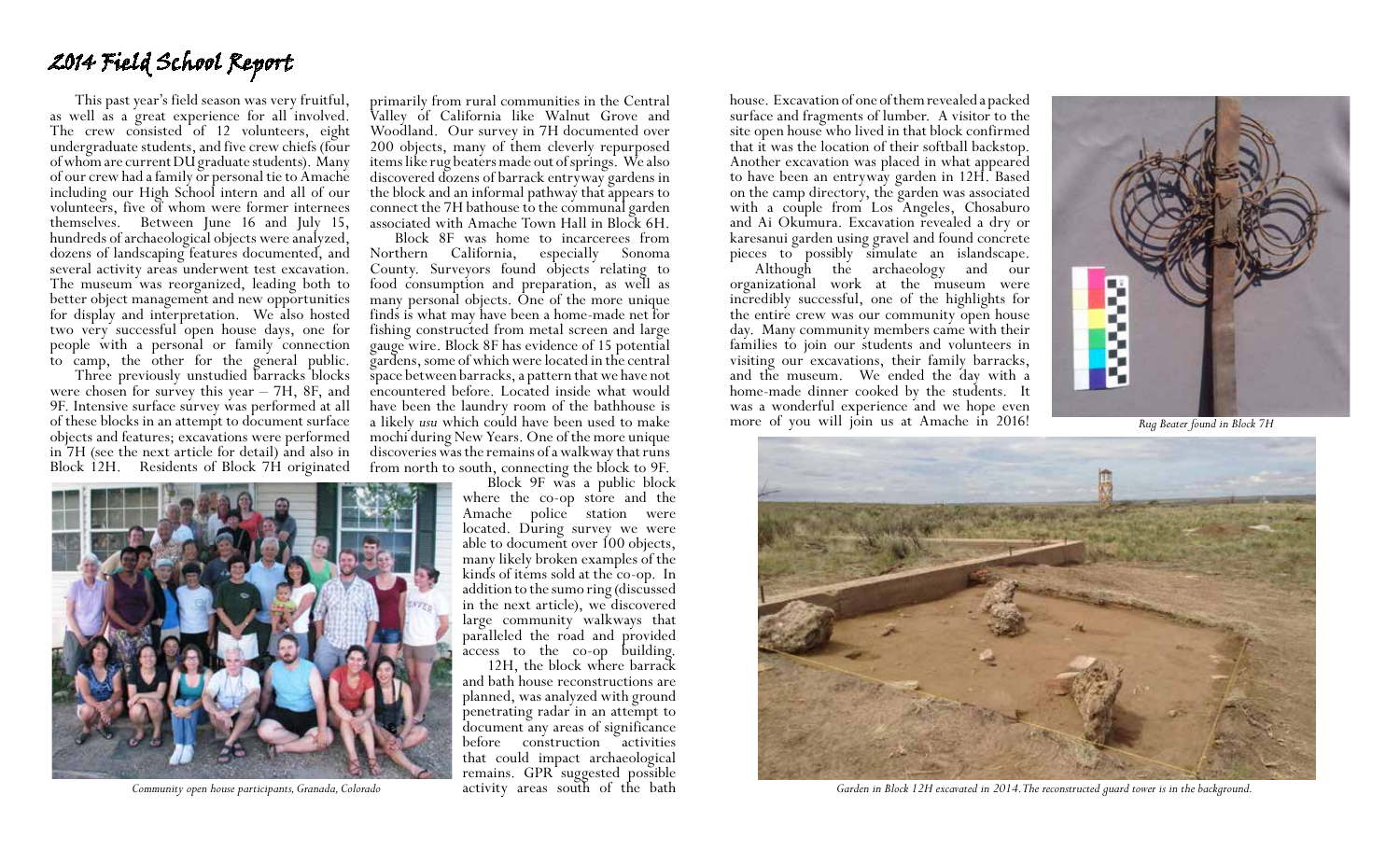#### Uncovering Traditional Activities ~By Zachary Starke

I came from the University of California, Davis to attend the 2012 Amache summer field school program as an undergraduate student. The intriguing, exciting, and often painful discoveries about this part of our nation's history led me to enroll in the DU master's program to gain a more in-depth analysis of Amache. As a crew chief for last summer's field school, I helped lead survey and excavation crews. A particular focus for my thesis research is the kinds of traditional Japanese activities that were performed at Amache, specifically those that were inter-generational, bringing together Issei, Nisei, and Sansei.

Over the summer we found evidence of one of the sumo wrestling rings at Amache. During pedestrian survey of Block 9F, home to the coop store and the internal police station, the crew noticed a large, flat, terrace-like area in the northwest corner of the block. Historically this section was vacant of buildings, as the block did not have any residential barracks. Gently rolling hills, sloping away to the west, are abruptly halted in this section, suggesting someone cut into the hills to create a level surface. The terrace was exactly where George Hirano, who lived in 8F as a teenager, and the camp newspaper, The Granada Pioneer, said the sumo ring was. Records suggest another sumo ring was built in Block 6G early in the center's history but was eventually replaced for unknown reasons. Historic photographs show that sumo matches were attended primarily by older men, but internees also made groups exclusively for young boys.

Crews also found evidence of an *ofuro* in 7H, a sauna-like bath structure that is reminiscent of Japanese public bath houses. The remaining structure is a half-brick, half-cinder block foundation on which a tub sat, providing a soaking



*Boys sumo wrestling league match. From the Joseph McClelland Collection, Amache Preservation Society*

place for about four people at a time. Water was likely heated directly underneath the tub with coal. To test whether it was really an *ofuro* crews placed two excavation units to capture portions of the inside and outside of the structure. The units allowed us to discover the physical construction as well as find a rectangular cut in the foundation, a water and ash clean-out location that confirmed we found an ofuro. It is unknown at this time who specifically built or used the *ofuro*, however, they were typically used by entire families, providing a relaxing atmosphere for bonding. A previous field school found evidence of another possible *ofuro* foundation in Block 6G but only cleared the surface.

Lastly, I am performing archival research to document Bon Odori celebrations at Amache, summertime festivals to honor the dead. Records suggest the celebrations were held annually in Block 10F, a non-residential block devoid of all buildings where various sports games were played. Time restrictions prevented us from performing survey in this block. There is, however, a wealth of historic photographs depicting the celebrations. Events included many hundreds of women and girls dancing in traditional kimono set to the rhythm of taiko drums. The celebrations drew crowds in the thousands, as the event is commonly attended by those with ties to Buddhism, as was the case for many internees.

The study of these traditional activities is significant because it highlights the continuance of Japanese practices at a time when the culture was actively being suppressed in incarceration centers like Amache. The specific activities studied all cut through generational divisions, involving the young in aspects of their ethnic heritage at a time when much of their life was shaped by American cultural customs. I plan to complete my thesis this summer. If you have memories or photographs to share, or would like a copy of my thesis, please contact me at Zachary.starke@ gmail.com or leave a message at (916) 532-3717.



*7H ofuro foundation after completion of excavation.*



*Girls dressed in traditional kimono for Obon celebration. Photo from Densho Digital Archives.*